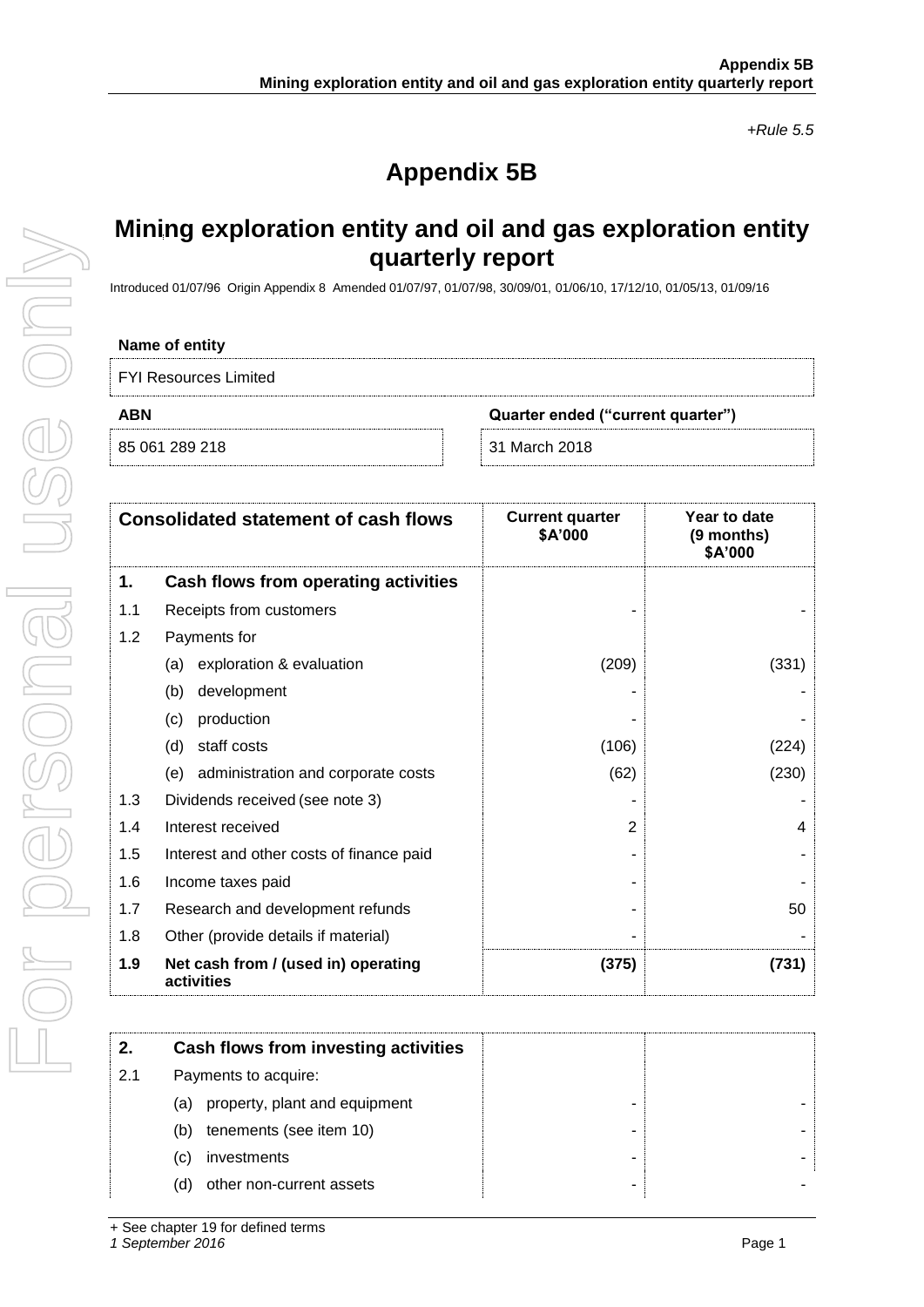|     | <b>Consolidated statement of cash flows</b>       | <b>Current quarter</b><br>\$A'000 | Year to date<br>(9 months)<br>\$A'000 |
|-----|---------------------------------------------------|-----------------------------------|---------------------------------------|
| 2.2 | Proceeds from the disposal of:                    |                                   |                                       |
|     | property, plant and equipment<br>(a)              |                                   |                                       |
|     | tenements (see item 10)<br>(b)                    |                                   |                                       |
|     | investments<br>(c)                                |                                   |                                       |
|     | (d)<br>other non-current assets                   |                                   |                                       |
| 2.3 | Cash flows from loans to other entities           |                                   |                                       |
| 2.4 | Dividends received (see note 3)                   |                                   |                                       |
| 2.5 | Other (provide details if material)               |                                   |                                       |
| 2.6 | Net cash from / (used in) investing<br>activities |                                   |                                       |

| 3.   | Cash flows from financing activities                                           |      |       |
|------|--------------------------------------------------------------------------------|------|-------|
| 3.1  | Proceeds from issues of shares                                                 | 998  | 2,048 |
| 3.2  | Proceeds from issue of convertible notes                                       |      |       |
| 3.3  | Proceeds from exercise of share options                                        |      |       |
| 3.4  | Transaction costs related to issues of<br>shares, convertible notes or options | (78) | 1221  |
| 3.5  | Proceeds from borrowings                                                       |      |       |
| 3.6  | Repayment of borrowings                                                        |      |       |
| 3.7  | Transaction costs related to loans and<br>borrowings                           |      |       |
| 3.8  | Dividends paid                                                                 |      |       |
| 3.9  | Other (provide details if material)                                            |      |       |
| 3.10 | Net cash from / (used in) financing<br>activities                              | 920  | 1,926 |

| 4.  | Net increase / (decrease) in cash and<br>cash equivalents for the period |       |       |
|-----|--------------------------------------------------------------------------|-------|-------|
| 4.1 | Cash and cash equivalents at beginning of<br>period                      | 888   | 238   |
| 4.2 | Net cash from / (used in) operating<br>activities (item 1.9 above)       | (375) | (731) |
| 4.3 | Net cash from / (used in) investing activities<br>(item 2.6 above)       |       |       |
| 4.4 | Net cash from / (used in) financing activities<br>(item 3.10 above)      | 920   | 1,926 |
| 4.5 | Effect of movement in exchange rates on<br>cash held                     |       |       |
| 4.6 | Cash and cash equivalents at end of<br>period                            | 1,433 | 1,433 |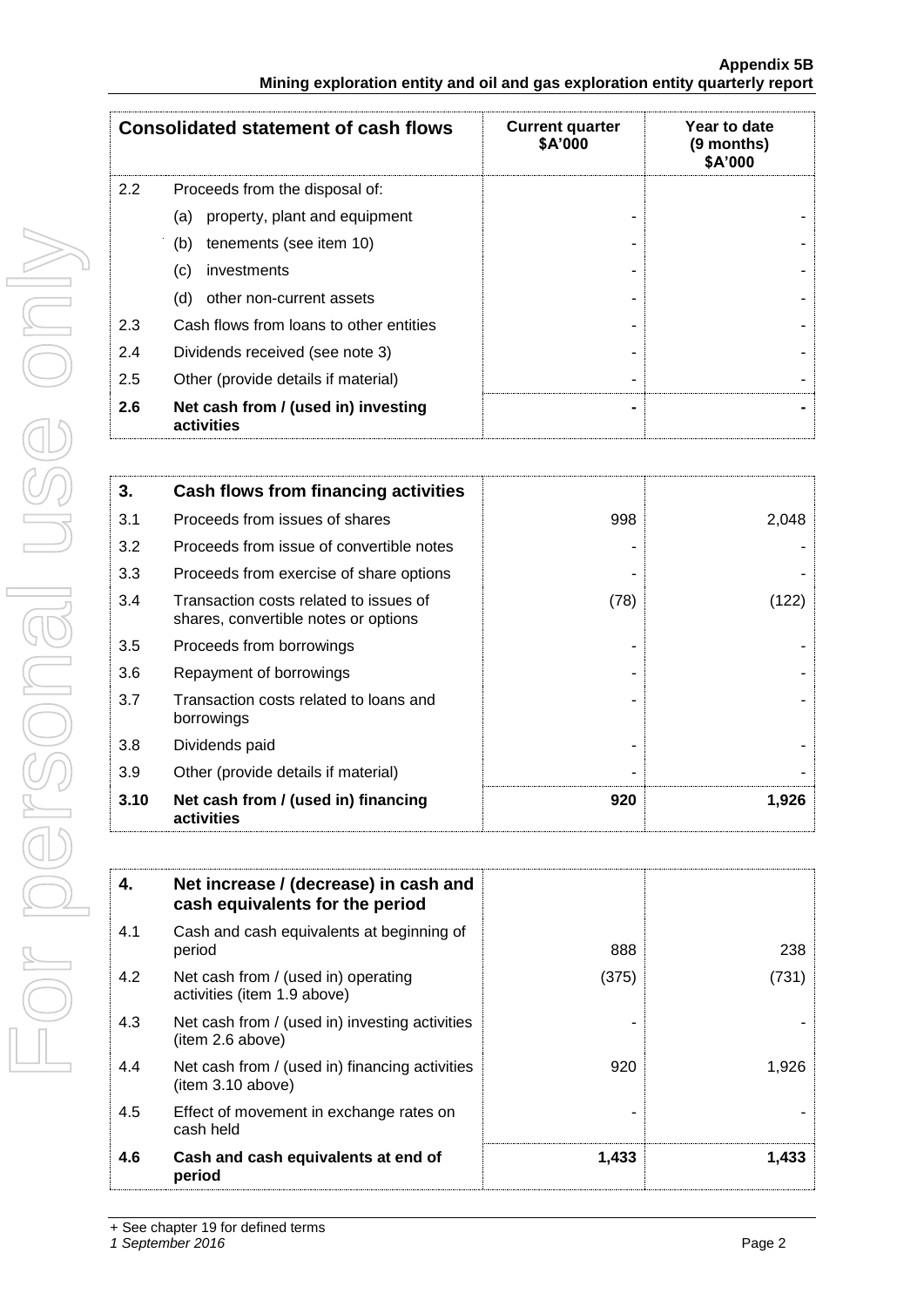| 5.  | Reconciliation of cash and cash<br>equivalents<br>at the end of the quarter (as shown in the<br>consolidated statement of cash flows) to the<br>related items in the accounts | <b>Current quarter</b><br>\$A'000 | <b>Previous quarter</b><br>\$A'000 |
|-----|-------------------------------------------------------------------------------------------------------------------------------------------------------------------------------|-----------------------------------|------------------------------------|
| 5.1 | <b>Bank balances</b>                                                                                                                                                          | 1.433                             | 888                                |
| 5.2 | Call deposits                                                                                                                                                                 |                                   |                                    |
| 5.3 | <b>Bank overdrafts</b>                                                                                                                                                        |                                   |                                    |
| 5.4 | Other (provide details)                                                                                                                                                       | $\overline{\phantom{0}}$          |                                    |
| 5.5 | Cash and cash equivalents at end of<br>quarter (should equal item 4.6 above)                                                                                                  | 1,433                             | 888                                |

| 6.  | Payments to directors of the entity and their associates                                                                            | <b>Current quarter</b><br>\$A'000 |
|-----|-------------------------------------------------------------------------------------------------------------------------------------|-----------------------------------|
| 6.1 | Aggregate amount of payments to these parties included in item 1.2                                                                  | 106.                              |
| 6.2 | Aggregate amount of cash flow from loans to these parties included<br>in item 2.3                                                   |                                   |
| 6.3 | Include below any explanation necessary to understand the transactions included in<br>items $6.1$ and $6.2$                         |                                   |
|     | Payment of fees to executive and non-executive directors including outstanding fees accrued from<br>prior usare poid in this sustan |                                   |

Payment of fees to executive and non-executive directors including outstanding fees accrued from prior years paid in this quarter.

| 7. | Payments to related entities of the entity and their<br>associates |
|----|--------------------------------------------------------------------|
|    |                                                                    |

7.1 Aggregate amount of payments to these parties included in item 1.2 7.2 Aggregate amount of cash flow from loans to these parties included

|  | <b>Current quarter</b> | \$A'000 |  |
|--|------------------------|---------|--|
|  |                        |         |  |
|  |                        |         |  |
|  |                        |         |  |

7.3 Include below any explanation necessary to understand the transactions included in items 7.1 and 7.2

in item 2.3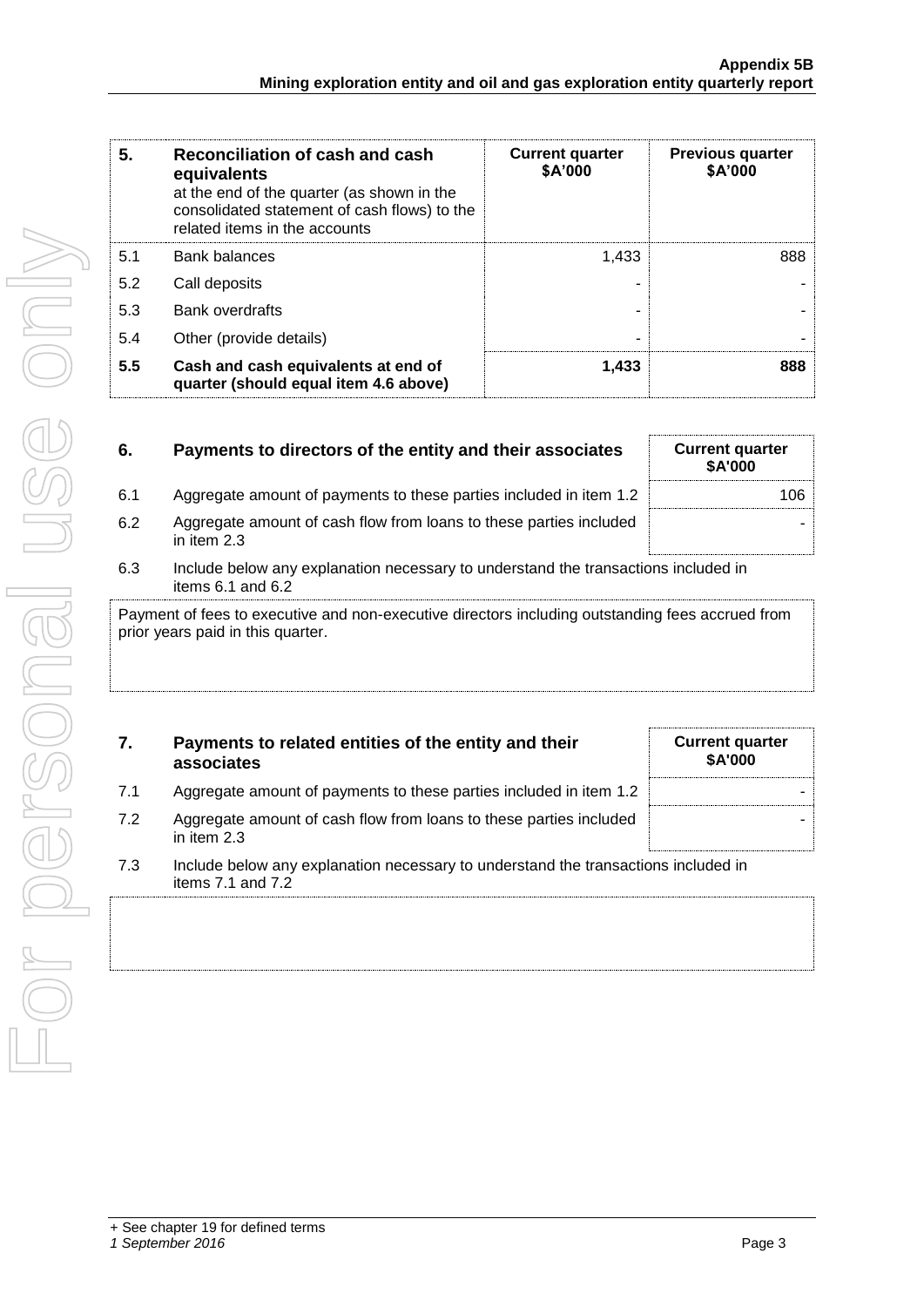| 8.         | <b>Financing facilities available</b><br>Add notes as necessary for an<br>understanding of the position   | <b>Total facility amount</b><br>at quarter end<br>\$A'000 | Amount drawn at<br>quarter end<br>\$A'000 |
|------------|-----------------------------------------------------------------------------------------------------------|-----------------------------------------------------------|-------------------------------------------|
| 8.1        | Loan facilities                                                                                           | -                                                         |                                           |
| 8.2        | Credit standby arrangements                                                                               | -                                                         |                                           |
| 8.3        | Other (please specify)                                                                                    | ۰                                                         |                                           |
| <b>0</b> 4 | المعرم وغمر فموجعته والمطموع المطه ومطالبها والممرار والتراثيم والمحمر فمراقع والمشمول والمرامط والمسامعا |                                                           |                                           |

8.4 Include below a description of each facility above, including the lender, interest rate and whether it is secured or unsecured. If any additional facilities have been entered into or are proposed to be entered into after quarter end, include details of those facilities as well.

| 9.  | <b>Estimated cash outflows for next quarter</b> | \$A'000 |
|-----|-------------------------------------------------|---------|
| 9.1 | Exploration and evaluation                      | (350)   |
| 9.2 | Development                                     |         |
| 9.3 | Production                                      |         |
| 9.4 | Staff costs                                     | (68)    |
| 9.5 | Administration and corporate costs              | (42)    |
| 9.6 | Other (provide details if material)             |         |
| 9.7 | <b>Total estimated cash outflows</b>            | (460    |

| 10.  | <b>Changes in</b><br>tenements<br>(items 2.1(b) and<br>$2.2(b)$ above)                            | <b>Tenement</b><br>reference<br>and<br>location | <b>Nature of interest</b> | Interest at<br>beginning<br>of quarter | <b>Interest</b><br>at end of<br>quarter |
|------|---------------------------------------------------------------------------------------------------|-------------------------------------------------|---------------------------|----------------------------------------|-----------------------------------------|
| 10.1 | Interests in mining<br>tenements and<br>petroleum tenements<br>lapsed, relinquished<br>or reduced |                                                 |                           |                                        |                                         |
| 10.2 | Interests in mining<br>tenements and<br>petroleum tenements<br>acquired or increased              |                                                 |                           |                                        |                                         |